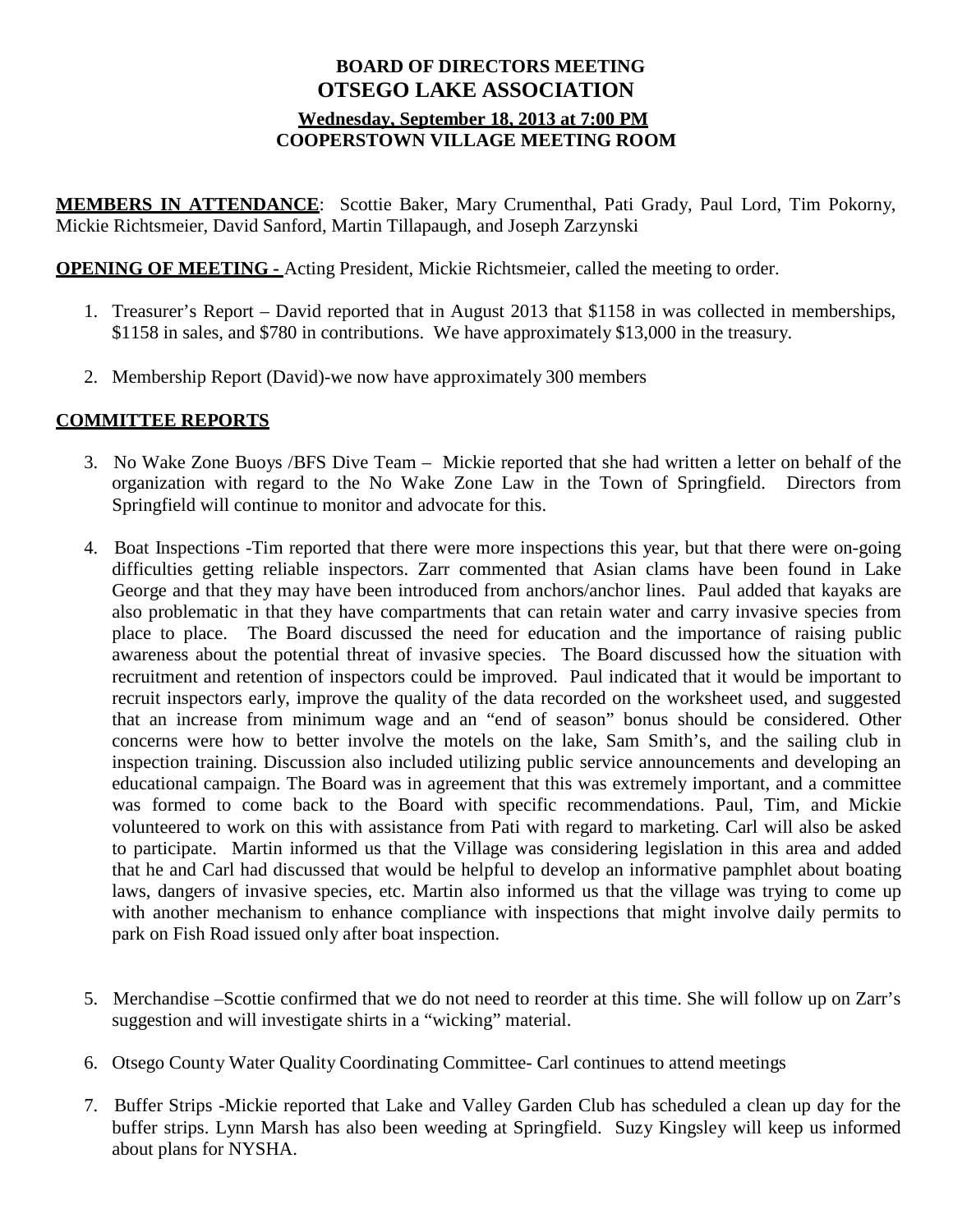- 8. Website –Tim reports that he will continue to update the homepage. This has been a very time consuming project. Pati will also share links to other lake organization websites with Tim and check with NYSHA to make sure that it will be permissible for Tim to post a copy of the slideshow from the annual meeting.
- 9. Newsletter –Zarr reported that he put out two newsletters last year. The usual format consisted of a letter from the president and articles of scientific or historic interest. Zarr raised the issue of when memberships were due. The Board decided to use July 1 as a goal, requesting renewals in the spring. We would also like to get a newsletter out this Fall to capitalize on this summer's momentum and while David still has access to his current network. Tim and other board members will check out alternatives that would accommodate our large list of addressees.
- 10. Mud Plume Photography (Paul)- no new developments
- 11. Coordination with OCCA (Wayne) and Otsego 2000 (Scottie)- no new reports.
- 12. Photographs from the OLA- Otsego Land Trust "Water, Water, Everywhere" contest will be on display at the Cooperstown Art Association from September 27-October 25. The opening will be on Friday, September 27 from 5-7 PM.

## **OLD BUSINESS**

- 1. Review of Annual Meeting –(Pati and committee) The Board unanimously expressed its appreciation for a great meeting. Pati expressed her thanks to her committee and all the board members for their help. Pati said that she felt the venue was a draw, but also had been a deterrent for the handicapped. She also was excited to report that both NYSHA and Sue Friedlander would be willing to do a program with OLA again. With feedback from Pati, the board commented on the quality of the presentations, the balance of history and science, the great food, successful silent auction, great publicity, and excellent organization of the event.
- **2.** Presidential Vacancy and Officer Vacancies- Paul and Mickie will explore potential candidates for the presidency. The Board was very sad to accept Mary Crumenthal's resignation. Mary indicated that she hoped that Wayne Bunn would be elected to serve in her position. A motion was made, seconded, and universally passed that Wayne be invited to rejoin the Board. Paul will also speak with Emily Davidson about becoming a Student OLA Director, and the board agreed to accept her as a director if she consented.

## **NEW BUSINESS**

- 1. Einreinhofer DOT letter- the Board supported our responding to the DOT openness for input regarding plantings for the lake shoreline reconstruction. Mickie and Paul will work on this with Suzy Kingsley from Lake and Valley Garden Club, and Lynn Marsh.
- 2. Summer 2014 Programs The Board agreed that we will focus on an annual meeting and support a new lake activity

a. Boat Parade – several local people are interested in pursuing this. Mickie will solicit chairmen and committee members and report back at our next meeting.

b. Annual Meeting – Pati has agreed to organize this event with the possible date of August 8, 2014. She will report back at our next meeting.